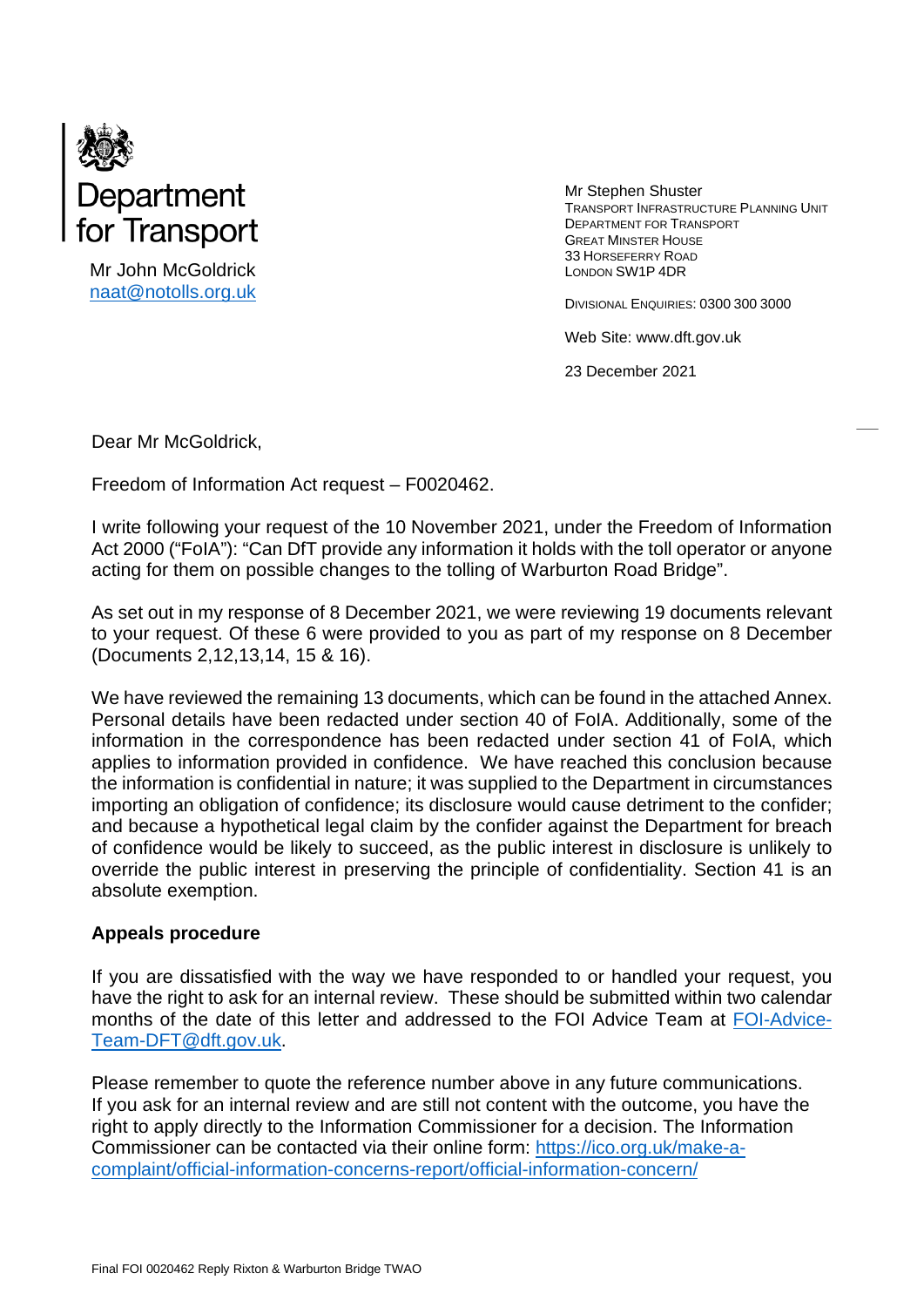Yours sincerely,

S. Shorter

**Mr Stephen Shuster**